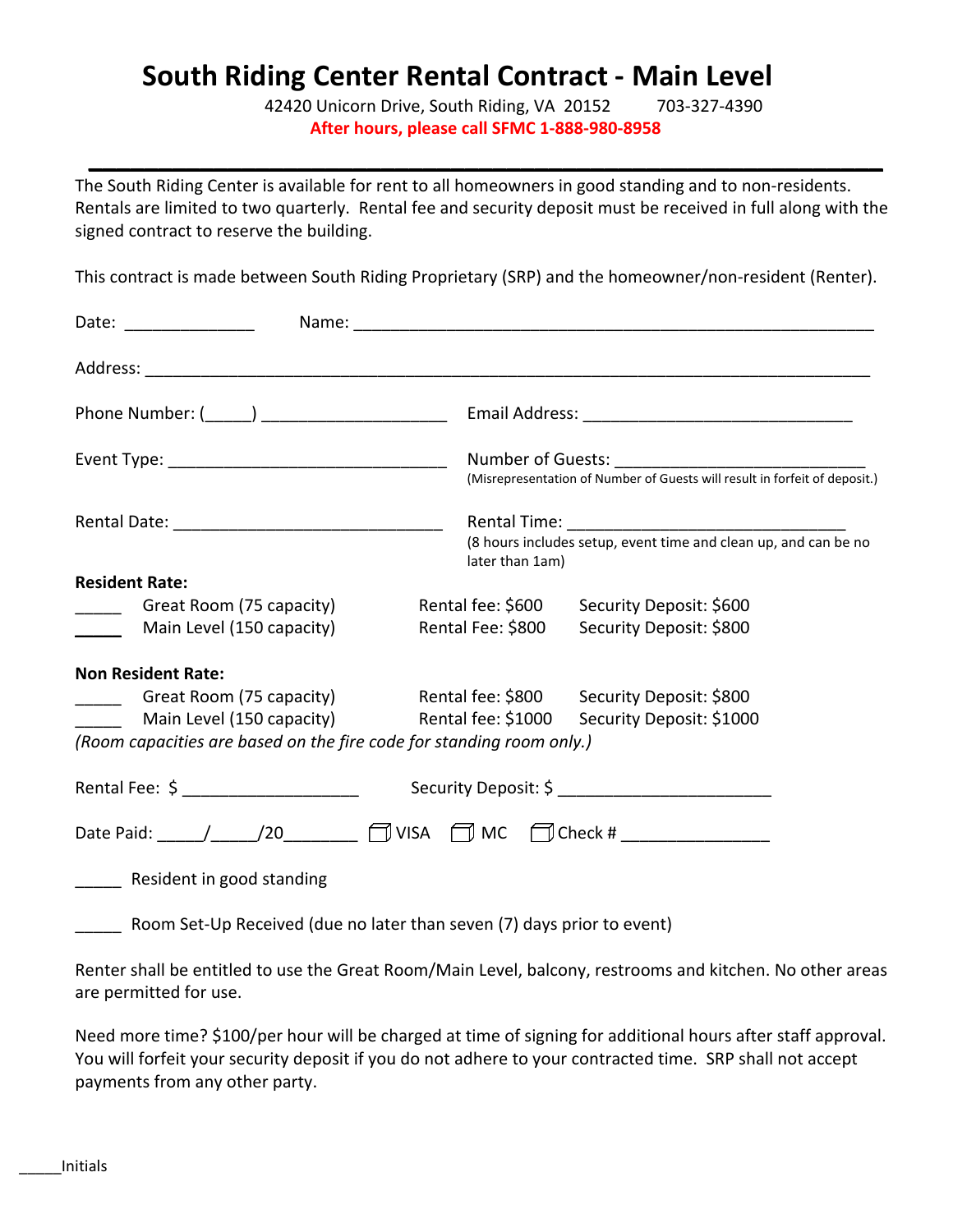# **Rental Regulations**

# **Renter's Responsibilities**

- Renter shall not charge attendees fees of any sort for admission, food, alcohol, or any other service or product.
- Renter listed on contract shall be present for the entire duration of the rental period and shall provide adequate supervision of his/her guests.
- Renter shall provide 1 chaperone for every 10 attendees or fraction thereof under the age of 18. Chaperones must be over the age of 21 and present always.
- The Renter and guests shall abide by the rules and regulations of SRP for the use of the premises.
- Renter and guests shall not congregate outside the facility anytime during or after the event.
- Parking is allowed in designated areas only, so as not to block neighbor's driveways.
- South Riding Center Great Room/Main level rentals may not use the pool. No wet bathing suits are permitted on the main level at any time.
- Event set-up and clean-up time is included in the eight-hour rental time. Set-up for the event may not begin before the contracted time on the day of the event unless prior approval is given.
- If you need to rent extra items from a rental company, the vendor will not be permitted to access the site before the contracted time. Rented items must be removed the night of your rental so please notify your rental company accordingly.
- All catering supplies and rental trash **MUST** be disposed of in the designated trash cans located outside of the building after the event. Renter is responsible for cleaning the rental area after use.
- Renter must comply with the Loudoun County noise ordinance: Noise level after 11:00PM must not be audible outside, which is incorporated herein by reference. Renter shall keep all doors and windows closed for the duration of the function to minimize the amount of noise which may be audible to the surrounding community.
- *Please note the South Riding Center is equipped with cameras for security and monitoring purposes.*
- **Renter must pick up a key to the building on the Friday before their rental between 9am – 5pm.**
- Renter will return Key to Town Hall on Monday. You will be charged a \$50 late fee, per day if returned late.

# **Indemnification of SRP**

• The renter bears full responsibility for his/her attendees; accordingly, Renter shall indemnify SRP, its Board of Trustees, officers, agents and employees against all defense costs and fees judgment liability arising from any claim or lawsuit brought by a third party arising out of the Renter's rental of the premises.

# **Equipment and Furniture Set-Up**

- South Riding Center rentals include the use of furniture (tables and chairs) as well as some Audio-Visual Equipment, to show slideshow presentations, if requested and paid for. Arrangements for room set-up must be received at least seven (7) days in advance of the rental and SRP Staff will take care of set-up.
- The South Riding Center kitchen is equipped with refrigerator, stove, double oven and microwave only.

#### **Decorations**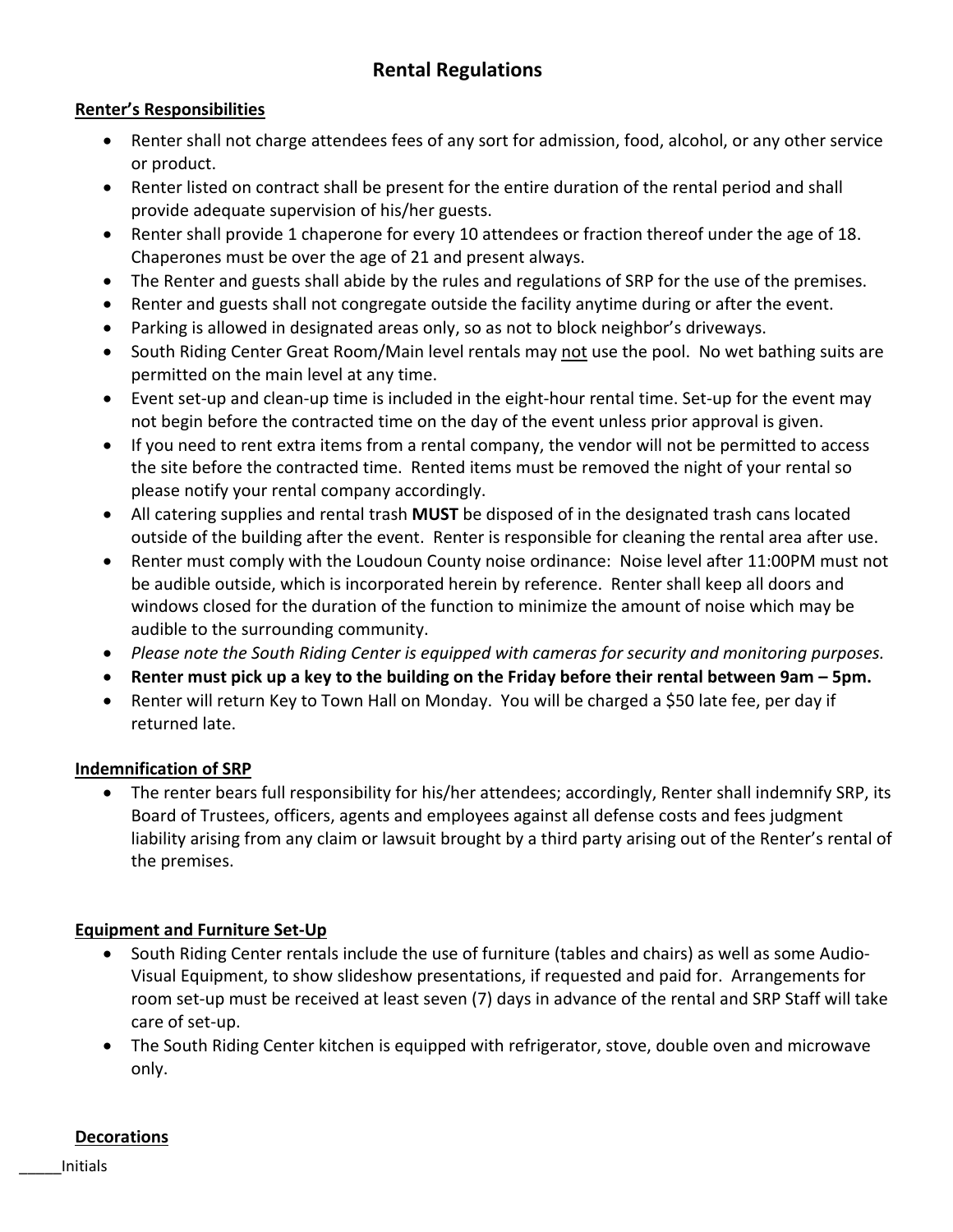- Only freestanding decorations are permitted. Decorations may not be taped, nailed, stapled or otherwise fastened to the walls. If anything is found attached in the room, it will result in the forfeiture of the deposit. All decorations must be removed from the rental site after the event.
- Glitter, confetti, rice, birdseed, and fireworks (including sparklers) are not permitted.
- The usage of candles and sterno food warmers will be permitted as they are in use for a short period.
- Moon bounces or other inflatables are not permitted in or on the property.
- Animals are NOT permitted (service animals are permitted).

#### **Before You Leave the Building**

• To ensure the refund of your security deposit renters must leave rooms as found. Clean, neat and without trash anywhere. Trash must be disposed of properly in the outside trash and recycling bins provided.

#### **No Smoking Policy**

• The South Riding Center is a NON-SMOKING facility.

#### **Breach of Contract**

If Renter breaches any of his/her duties or damages the Properties, SRP reserves all rights including, but not limited to:

- Deducting from the security deposit for each specific violation.
	- o **Management will conduct a post-use inspection of the Property and prepare a report that will note any breaches of contract and damages to property to include but not limited to** 
		- **cleaning fee - \$400+**
		- **paint repairs - \$ 50-150**
		- **drywall repairs - \$ 500+**
		- **equipment damage - \$ replacement cost**

If none, management will refund the security deposit to Renter within ten (10) days of the date of the event. Refunds are issued at the sole discretion of the Proprietary.

- Seeking payment of all costs and fees, including legal fees, more than the security deposit to rectify any tangible damage.
- Revoking Renter's right to rent the facilities again. Refunds shall be made at the sole discretion of the Proprietary.
- If Renter disagrees with management's determinations, they may contact the SRP General Manager at 703-327-4390.

#### **Booking and Cancellations**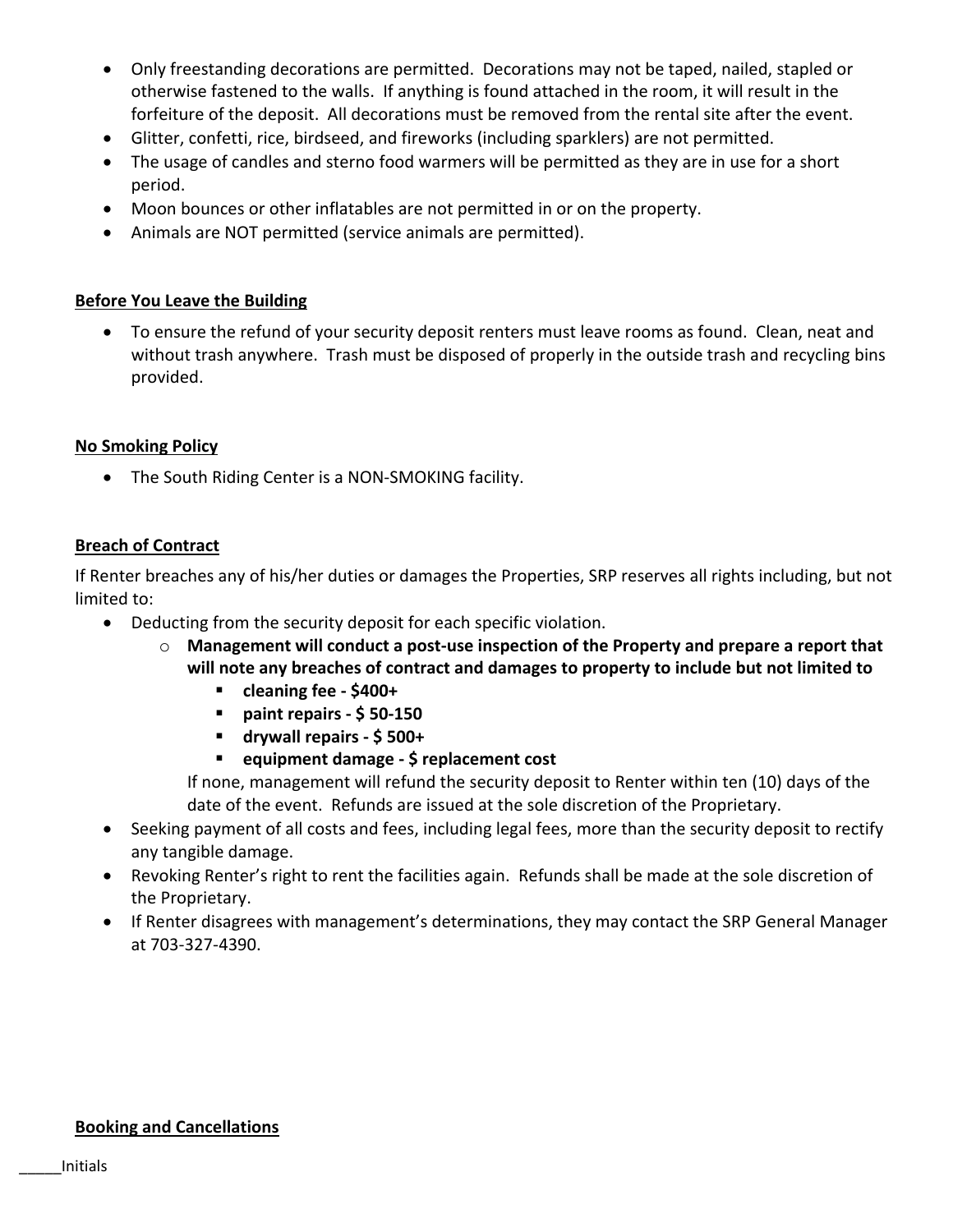- Bookings must be made at least 14 days prior to the event.
- If Renter wishes to cancel the contract, written notification must be provided to SRP 30 days prior to the rental date. In the case of such cancellation, SRP shall refund 100% of the rental fee and security deposit.
- If cancellation occurs 14 days prior to rental date, SRP shall refund 50% of the rental fee and security deposit.
- If cancellation occurs fewer than 14 days prior to the event, you will forfeit your rental fee and receive a refund of the security deposit.
- Special consideration may be given to extraordinary circumstances preventing the use of the rental properties. Refunds are issued solely at the discretion of the Proprietary.

#### **Incorporation of Legal Documents**

• All remedies for enforcement of the Declaration of Covenants, Conditions and Restrictions are hereby incorporated by reference. In addition, the Renter shall bear full responsibility of all attorney's fees and costs incurred by SRP to enforce this contract. If SRP must seek legal action to recover damages more than the security deposit, all sums due shall bear interest at the rate of 18%, per annum.

*The signatory hereby certifies that he is/she is responsible for the event and its attendees. This contract is non-transferable. Please note the South Riding Center is equipped inside and outside with cameras for security and monitoring purposes.*

| Renter Signature | Date |  |
|------------------|------|--|
|                  |      |  |

Print Name

SRP Staff Signature (witness) \_\_\_\_\_\_\_\_\_\_\_\_\_\_\_\_\_\_\_\_\_\_\_\_\_ Date \_\_\_\_\_\_\_\_\_\_\_\_\_\_\_\_\_\_\_